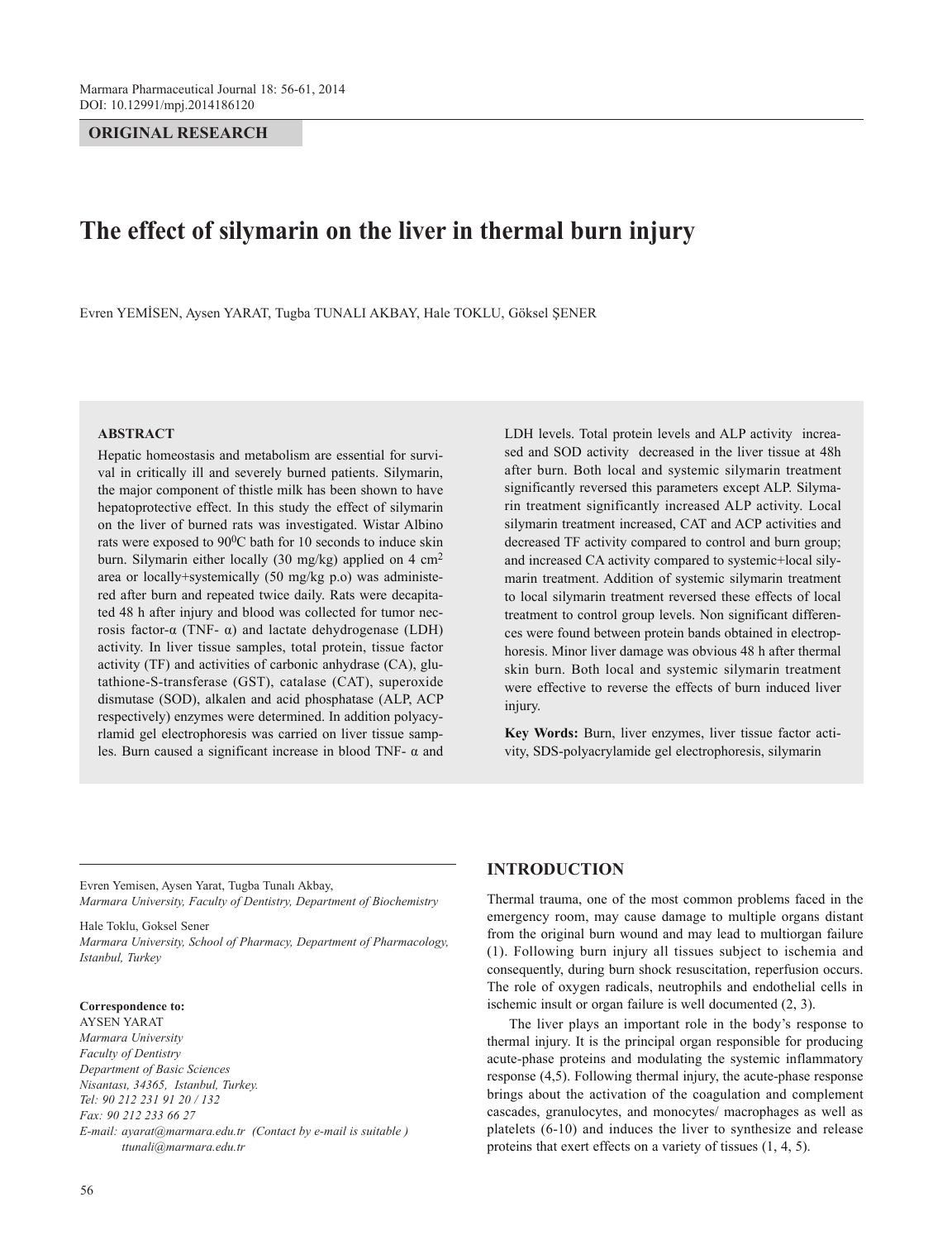Burn injury induces also many pathological changes in the human body, leading to alterations in pharmacokinetic parameters such as bioavailability, protein binding, volume of distribution and clearance (11). The pharmacokinetic parameters following burn injury vary between the acute phase of injury and the second hypermetabolic phase beyond the initial 48 hours of thermal injury (12). The effects of systemic and local antioxidant treatment on severe burn have been extensively studied (13). The results showed that prevention of local tissue damage is an important issue since skin burn may cause damage to multiple organs distant from the original burn wound and may lead sepsis and multiple organ failure (14).

The extracts of the flowers and leaves of *Silybum marianum* (St. Mary's thistle, milk thistle) have been used for centuries to treat liver, spleen and gallbladder disorders. In the 1960s the biologically active molecules of the seed and fruit extracts were isolated, and the chemical structures were elucidated. The isolation led first to a mixture that was named silymarin, and it was this flavonolignan mixture, with that most of the clinical studies were carried out. Flavanoids are naturally occurring substances that possess various pharmacological actions and therapeutic applications. Some of these, due to their phenolic structures, have antioxidant effect and inhibit free radicalmediated processes (15-17).

Based on these findings, we investigated the putative protective role of local and systemic (oral) silymarin treatment against burn-induced oxidative and degenerative damages on the liver at the late phase of burn.

# **MATERIALS AND METHODS**

#### **Animals and Protocol for the Induction of Burn**

Wistar albino rats of both sexes, weighing 250 to 300 g, were fasted for 12 h, but allowed free access to water before the experiments. The animals were kept in individual wire-bottom cages, in a room at a constant temperature  $(22 \pm 2^{\circ}C)$  with 12-h light and dark cycles, and fed standard rat chow. The study was approved by the Marmara University School of Medicine Animal Care and Use Committee.

The rats were divided into the following four groups of six rats (three males and three females) in each; 1- vehicle-treated sham operated control group, 2- vehicle treated burn group , 3- local silymarin-treated burn group and 4- local+oral silymarin-treated burn group

Under brief ether anesthesia, the dorsum of the rats was shaved, and exposed to 90  $\degree$ C water bath for 10 sec, which resulted in partial-thickness second-degree skin burn involving 30% of the total body surface area. All the burned animals were then resuscitated with physiological saline solution (10 ml/kg, subcutaneously, s.c.). In order to rule out the effects of anesthesia, the same protocol was applied in the control group, except that the dorsums were dipped in a  $25 \degree C$  water bath for 10 sec.

#### **Silymarin Treatment**

Silymarin either locally (30 mg/kg) applied on 4 cm<sup>2</sup> area or locally+oral (50 mg/kg p.o) was administered after burn and repeated twice daily.

Rats were decapitated 48 h after injury and blood was collected for tumor necrosis factor-α (TNF- α) and lactate dehydrogenase (LDH) activity. In liver tissue samples, protein, tissue factor (TF) activity and activities of carbonic anhydrase (CA), glutathione-Stransferase (GST), catalase (CAT), superoxide dismutase (SOD), alkalen and acid phosphatase (ALP, ACP) enzymes were determined. In addition polyacyrlamid gel electrophoresis was carried on liver tissue samples.

#### **Biochemical assays**

#### **Serum TNF-α and LDH analysis**

Serum TNF- $\alpha$  and LDH were quantified according to the manufacturer's instructions and guidelines using enzyme-linked immunosorbent assay (ELISA) kits specific for the rats (Biosource International, Nivelles, Belgium).

#### **Livers Tissue Analysis**

Liver tissue total protein, TF activity and CA, GST, CAT, SOD, ALP, ACP enzyme activities were determined by the methods of Lowry (18), Ingram (19), Vepoorte (20), Habig (21), Aebi (22), Mylorie (23), Walter (24) respectively. Electrophoretic examination of liver proteins was carried out by Laemmli SDSpolyacrylamid gel electrophoresis (25).

#### **Statistical Analysis**

Statistical analysis was done using SPSS 10.0. All data are expressed as means  $\pm$  S.D. Kolmogorov-Smirnov test, Friedman test, Mann-Whitney-U test and Spearsman correlation analysis were used.

# **RESULTS**

Burn caused a significant increase in blood TNF-  $\alpha$  and LDH levels (Table 1). Total protein levels and ALP activity increased and SOD activity decreased in the liver tissue at 48h after burn (Table 2). Both local and systemic silymarin treatment significantly reversed this parameters except ALP. Silymarin treatment significantly increased ALP activity. Local silymarin treatment increased, CAT and ACP activities and decreased TF activity compared to control and burn group; and increased CA activity compared to systemic+local silymarin treatment. Addition of systemic silymarin treatment to local silymarin treatment reversed these effects of local treatment to control group levels. Non significant differences were found between protein bands obtained in electrophoresis (Fig1).

**Table 1:** Blood TNF-α and LDH levels

|                                       | Control<br>group | Burn group                                 | <b>Burn Treatment Groups</b>                                          |                         |
|---------------------------------------|------------------|--------------------------------------------|-----------------------------------------------------------------------|-------------------------|
|                                       |                  |                                            | Local<br>silymarin                                                    | Local+oral<br>silymarin |
| TNF- $\alpha$ (pg/mL) 4,00 $\pm$ 1,58 |                  | $23,20 \pm 5,63^a$ 10,00±3,39 <sup>b</sup> |                                                                       | $7.60 \pm 2.07^{\rm b}$ |
| LDH (U/L)                             |                  |                                            | $2514\pm316,80$ $4238\pm375,90^a$ $2854\pm475,90^b$ $2666\pm429,20^b$ |                         |

Values are given mean±standard deviation; <sup>a</sup> p<0,01 significantly different from control group;  $\frac{b}{b}$  p<0,01 significantly different from burn group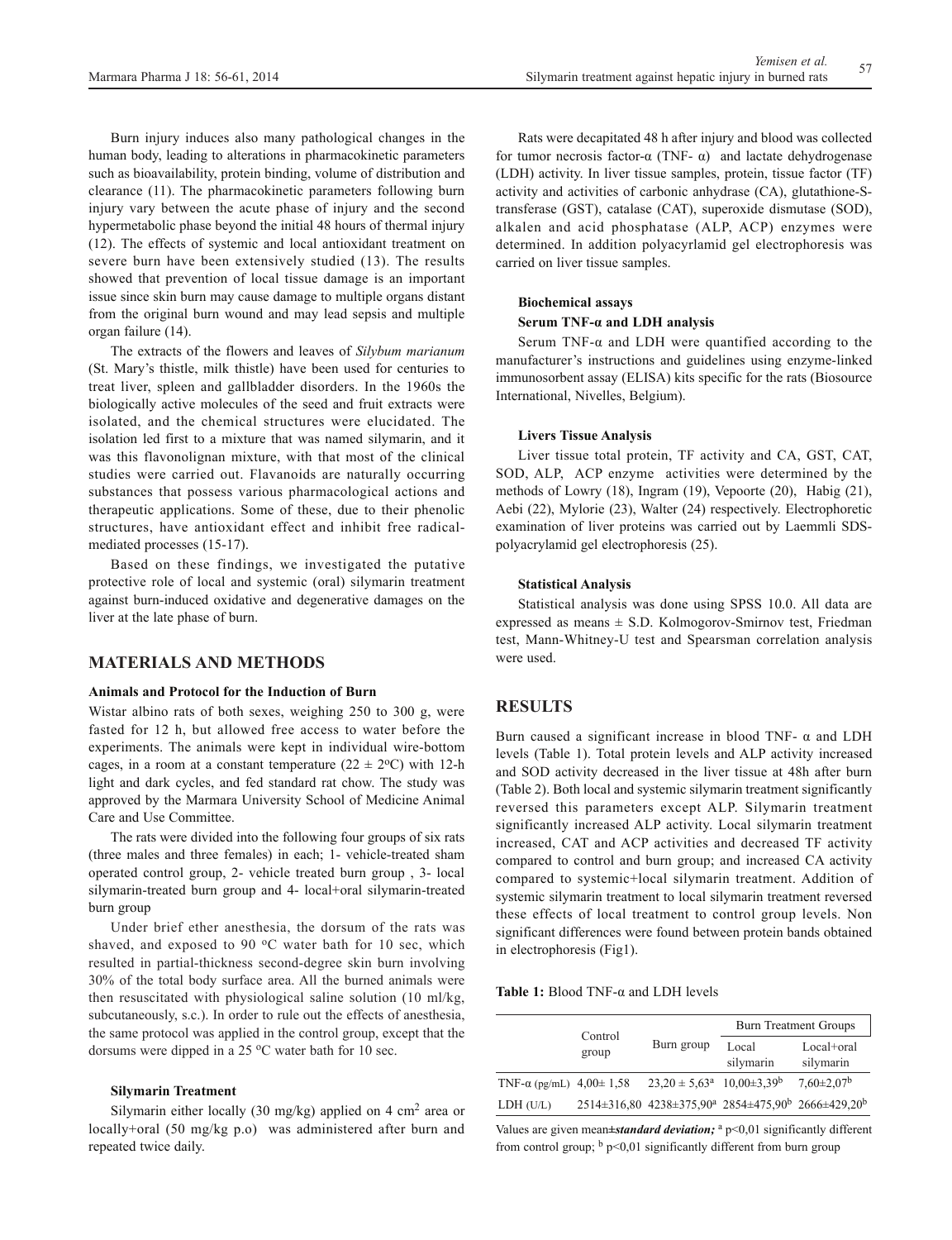**Table 2 :** Activities of glutathione-S-transferase (GST), catalase (CAT), superoxide dismutase (SOD), carbonic anhydrase (CA), tissue factor (TF), acid phosphatase (ALP), alkalen phosphatase (ACP) enzymes and protein levels in liver tissue samples of all groups (n=6 per group)

|                                  |                  |                              | <b>Burn Treatment Groups</b>     |                         |
|----------------------------------|------------------|------------------------------|----------------------------------|-------------------------|
|                                  | Control          | <b>Burn</b>                  | Local<br>Silymarin               | Local+Oral<br>Silymarin |
| <b>GST</b><br>(U/ mg protein)    | $0,46 \pm 0,4$   | $0.42 \pm 0.8$               | $0.47 \pm 0.7$                   | $0,49\pm0.2$            |
| <b>CAT</b><br>(U/ mg protein)    | $30,06\pm9,4$    | $36,81 \pm 6,7$              | 52,88 $\pm$ 6,1 <sup>b,d,e</sup> | $40,22\pm9,1$           |
| <b>SOD</b><br>(U/ mg protein)    | $1,21\pm0,7$     | $0,84\pm0,2^{b}$             | $1,08 \pm 0,8^{a,c}$             | $0.96 \pm 0.2^b$        |
| <b>CA</b><br>(U/ mg protein)     | $0,23\pm0,26$    | $0,24\pm0.29$                | $0,26 \pm 0,36$ <sup>e</sup>     | $0,21\pm0,25$           |
| TF<br>(sec)                      | $181,5 \pm 15,7$ | $188,5 \pm 27,5$             | $316,6 \pm 51,3^{a,c,e}$         | $180,8{\pm}21,0$        |
| ACP<br>(U/ mg protein)           | $33,48 \pm 3,01$ | $31,91\pm3,60$               | $41,34\pm4,65^{b,d,e}$           | 39,08±4,23              |
| <b>ALP</b><br>(U/ mg protein)    | $0,89\pm0,18$    | $1,32 \pm 0,29$ <sup>a</sup> | $1.97 \pm 0.42^{b,d,e}$          | $1,59\pm0,21$           |
| Total protein<br>(mg/ mg tissue) | $217,5 \pm 17,6$ | $253,7+9,9^b$                | $210,3\pm7,9$ <sup>d</sup>       | $214,8+8,41d$           |

Values are given mean $\pm$ standard deviation.  $a$ p<0,05 and  $b$ p<0,01: significantly different from control group;  $c_p < 0.05$  and  $d_p < 0.01$ : significantly different from burn group;  $e_p < 0.05$  and  $f_p < 0.01$ : significantly different from burn+local and oral silymarin treatment groups. Since the clotting time is inversely proportional to the TF activity, the lengthening of the clotting time is a manifestation of decreased TF activity.

**Figure 1:** Samples of liver SDS-PAGE



Columns: (A) burn+local+oral silymarin treatment, (B) burn+local silymarin treatment, (C) burn, (D) control, (St) Standard-Bovine Albumin

# **DISCUSSION**

Following burn injury, increasing evidences implicated reactive oxygen species (ROS) as causative agents of local and systemic damage. ROS are first generated from the burned skin (26). Activated mononuclear phagocytes (27) and neutrophils (28,29) sequestered in systemic organs would also be the source of ROS. It is well known that ROS give rise to damage to proteins, lipids, nucleic acids and other biological macromolecules. In addition, lipid peroxides generated from burned skin are released into the serum and diffuse into some organs causing subsequent organ injury (30). After thermal injury, uncontrolled ROS production is, at least in part, responsible for the local wound edema and systemic pathophysiological changes. The effects of systemic and local antioxidant treatment on severe burn have been extensively studied (31). The prevention of local tissue damage is an important issue since skin burn may cause damage to multiple organs distant from the original burn wound and may lead sepsis and multiple organ failure (14).

In the present study serum TNF- $\alpha$  and LDH markedly increased following skin burn. Silymarin treatment reduced serum levels of the proinflammatory cytokine TNF- $\alpha$  and LDH. These findings suggest that silymarin, appears to have a protective role in the burn-induced injury. It was demonstrated that some phytochemicals, including silymarin, are known to suppress cancer cell proliferation, inhibit growth factor signaling pathways, induce apoptosis, and inhibit NF-kappaB (32). Chang et al. who studied the mechanism of the inhibition of NF-kB, demonstrated that silymarin inhibited TNF-α-induced calcium-dependent NF-kappaB activation irrespective of its antioxidant effect (33). However, since proinflammatory cytokines are triggered by ROS, antioxidants may contribute the inhibition of cytokine release by the inhibition of radicals. Although we did not evaluate the NF-kB, it can be speculated that inhibition of proinflammatory cytokine,  $TNF-\alpha$ may cause the inhibition of NF-kB. Furthermore, silymarin was also shown to modulate immune response, by augmenting synthesis of anti-inflammatory cytokines, such as IL-10, IL-12 (34,35).

Alteration of liver function tests is extremely common following major burns. An incidence as high as 50% has been described when there is transient elevation of the aspartate aminotransferase, alanine aminotransferase, and particularly the ALP (1). The precise etiology of these changes is not known, but they usually are benign in character and resolve spontaneously. Liver ALP activity was determined in the present study and it increased significantly in burn group consistent with other burn studies (1,36). Both silymarin treatments did not reduce this increase.

After severe burn, hepatic protein synthesis shifts from hepatic constitutive proteins, such as albumin, prealbumin, transferrin, and retinol-binding protein, to acute phase proteins (5) which serve as mediators of the inflammatory process, function as transport proteins, and participate in burn wound healing (10,37). In consistency, in the present study liver total protein level was found to be significantly increased in burn group at 48 h after burn. Both silymarin treatment reversed this effect. However no significant differences were found between protein bands obtained in electrophoresis.

SOD enzyme is widely distributed in various tissues, but it can be found especially in the liver (38). SOD catalyzes the dismutation of two superoxide radicals to  $O_2$  and  $H_2O_2$  (39). Liver SOD activity was found to be significantly decreased in burn group in this study. The decrease of SOD activity in the liver has been shown in thermal burn studies (40, 41, 42). In our study silymarin treatments significantly decreased SOD activity in liver.

In a recent study by Ramakrishnan et al. (43), investigating the mechanism underlying the protective effects of silymarin in hepatic carcinogenesis, it was demonstrated that a number of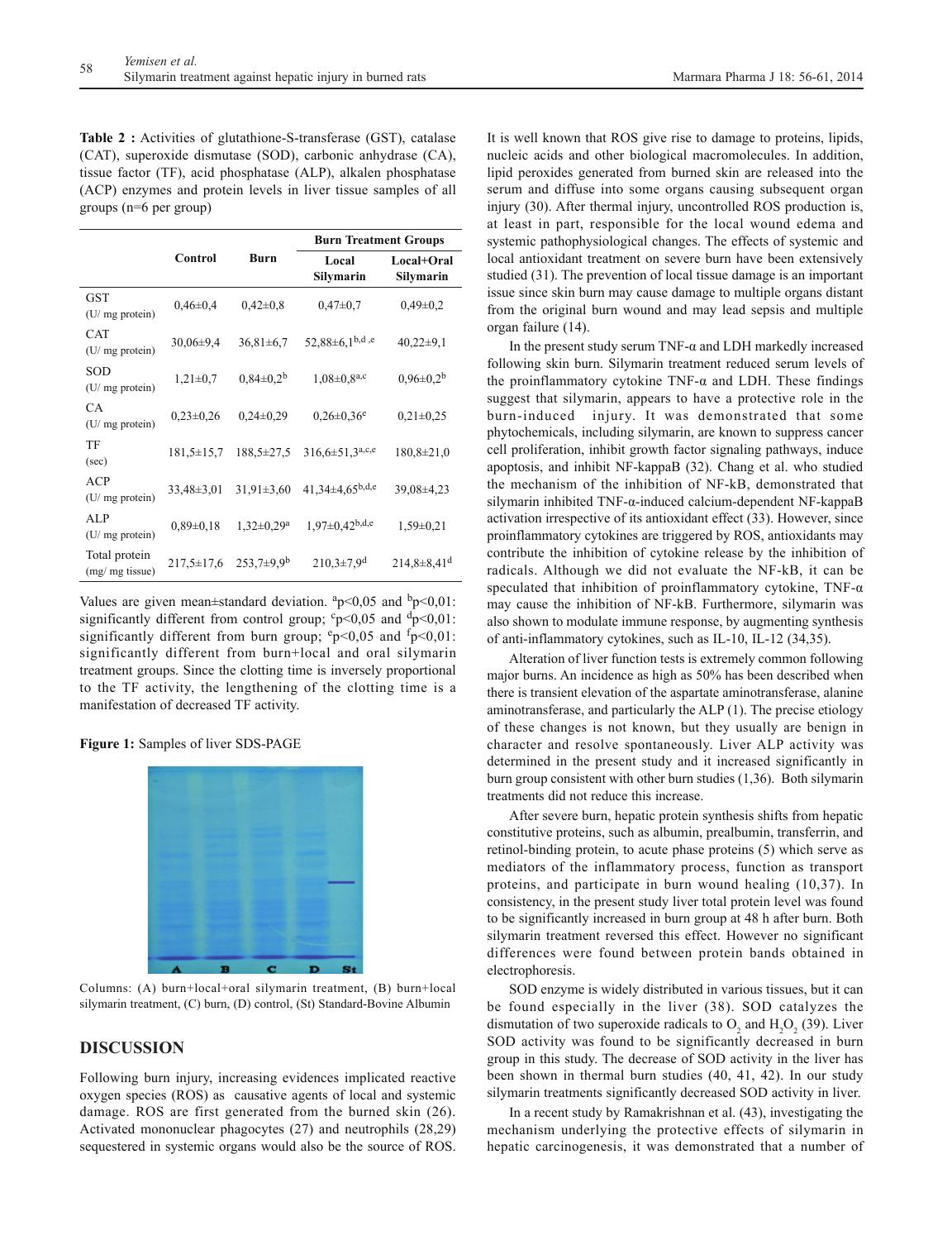endogenous antioxidants, including GSH, SOD, CAT, glutathione peroxidase (GPx), glutathione reductase (GR), and glucose-6 phosphate dehydrogenase (G6PD) can be induced by silymarin, and that this chemically mediated upregulation of cellular defenses is accompanied by a markedly increased resistance to hepatic cell injury elicited by ROS (43). Silymarin also reduces the increase of hepatic stellate cells and TGF-1 $\beta$  production in the CCl<sub>4</sub>-treated rats suggesting that silymarin prevents hepatic fibrosis through suppression of inflammation and hypoxia in the hepatic fibrogenesis (44). Moreover, oral silymarin administration has been shown to reduce lipid peroxidation of brain tissues in acetaminophen induced toxicity by enhancing antioxidant enzymes (45). On the other hand silymarin improving antioxidant status in blood and liver, positively affects plasma lipoprotein profile in an experimental model of dietary induced hypertriglyceridemia (46).

In addition, thermal injury has a direct impact on hepatic metabolism: the rate of phase I metabolism decreases, which is thought to be related to the oxygen-derived free radicals released during the course of injury, whereas phase II metabolism is unimpaired and may possibly increase (12). Altered phase I and phase II metabolism are not only markers for liver injury but may compound liver damage as administered drugs can not be adequately cleared.

GSTs are a family of phase II enzymes that detoxify metabolites and foreign compunds by conjugating them with GSH. Although GSTs are widely distributed in many organs, liver cytosolic GSTs are considered most important in this detoxification process. In addition to their conjugation properties, GSTs also exibit some peroxidase activity, which provide protection against reactive oxygen species and peroxidized lipid products. GSTs contribute to liver homeostasis and are released into plasma after liver injury. Pham et al. found reduction in expression of specific GST enzymes after burns and found correlation with reduced GST activity. They suggested that altered GST expression may contribute to liver damage after systemic injury (47). In the present study, GST activity did not significantly change after burn injury and silymarin administration also did not alter the results. The decreases in SOD activity and

# **Termal yanıkda silmarinin karaciğer üzerine etkisi**

#### **ÖZET**

Karaciğer yanık hastaları için hayati önem taşır. Meryamana dikeninin ana maddesi olan silmarinin karaciğer üzerindeki koruyucu etkisi gösterilmiştir. Bu çalışmada termal deri yanıklı sıçanlarda silmarinin karaciğer üzerine etkisi araştırıldı. Wistar-Albino türü sıçanlar 90°C deki su ile 10 saniye temas ettirilerek deri yanığı oluşturuldu. Silmarin hem lokal (30 mg/kg) olarak hemde lokal + oral yolla (50 mg/kg) yanık oluşturulduktan sonra 2 gün (48 saat) süre ile günde 2 kez uygulandı. 48 saat sonunda sıçanlar dekapite edildi ve kan örneklerinde tümör nekroz faktör (TNF-α) ve laktat dehidrogenaz (LDH) aktivitesi incelendi, karaciğer dokusunda protein, doku faktörü (DF) aktivitesi, karbonik anhidraz (CA), glutatyon-S-transferaz (GST), katalaz (CAT), süperoksid dismutaz (SOD), alkalen fosfataz (ALP), asit fosfataz (ACP) gibi enzim aktiviteleri tayin edildi. Ayrıca SDS- increases in ALP activity that were not accompanied by significant changes in other liver enzyme activities such as GST, CAT, CA and ACP, may indicate the presence of minor damage in liver tissue at48 h after thermal burn injury. Local silymarin treatment increased, CAT and ACP activities compared to control and burn group; and increased CA activity compared to systemic+local silymarin treatment. Addition of systemic silymarin treatment to local silymarin treatment reversed these effects of local treatment to control group levels.

The present study, for the first time, investigates the effect of silymarin on liver TF activity. No significant change was found in TF activity in liver samples following burn injury. This may also support minor liver damage at 48 h after burn. TF, known as thromboplastin or Factor III, is an important coagulation factor that initiates extrinsic blood coagulation with FVII. It is not actively found in the blood but it is the cell component of the membranes (48). It has been shown that some tissues and fluids of the body have TF activities (49-54). Thrombotic and fibrinolytic mechanisms are activated after burn injury, with the extent of activation correlated to the severity of the thermal injury (5). The liver produces most of the factors involved in coagulation and fibrinolysis that help to maintain the balance between thrombin deposition and removal (1). On the other hand, TF activity decreased significantly in rats treated with local silymarin administration in the present study. Locally administered silymarin decreased the activity more effectively than locally + orally administered silymarin.This finding was also another evidence that silymarin has protective effects on liver. Addition of systemic silymarin treatment to local silymarin treatment reversed these effects of local treatment to control group levels.The effect of local + oral administration of silymarin on liver TF activity need further investigation.

# **CONCLUSION**

Minor liver damage was obvious 48 h after thermal skin burn. Silymarin treatment was effective to reverse the damages seen after burn injury.

poliakrilamid jel elektroforezi uygulandı. Termal yanıktan 48 saat sonra yanık grubunda TNF-α ve LDH seviyelerinde artış, karaciğer dokusunda protein ve ALP aktivitesinde artma, SOD aktivitesinde azalma tespit edildi. Lokal ve oral silmarin tedavisi bu parametrelerdeki değişimleri ALP hariç geri döndürdü, silmarin tedavisi ALP aktivitesini arttırdı. Lokal silmarin tedavisi CAT aktivitesini ve DF aktivitesini kontrol grubuna göre arttırdı. CA aktivitesini de lokal+oral silmarin tedavisi uygulanan gruba göre arttırdı. Lokal silmarin tedavisinin sistemik silmarin tedavisi ile desteklenmesi lokal silmarin tedavisinin neden olduğu bu etkileri düzeltti ve kontrol grubu düzeylerine indirdi. Elektroforez ile elde edilen protein bantları arasında anlamlı farklılıklar tespit edilmedi. Termal yanıklardan 48 saat sonra karaciğerde minor hasar meydana geldi. Silmarin tedavisi bu hasarı geri döndürmede etkili oldu.

**Anahtar kelimeler** Karaciğer doku faktörü aktivitesi, Karaciğer enzimleri, SDS-poliakrilamid jel elektroforezi, Silmarin, Yanık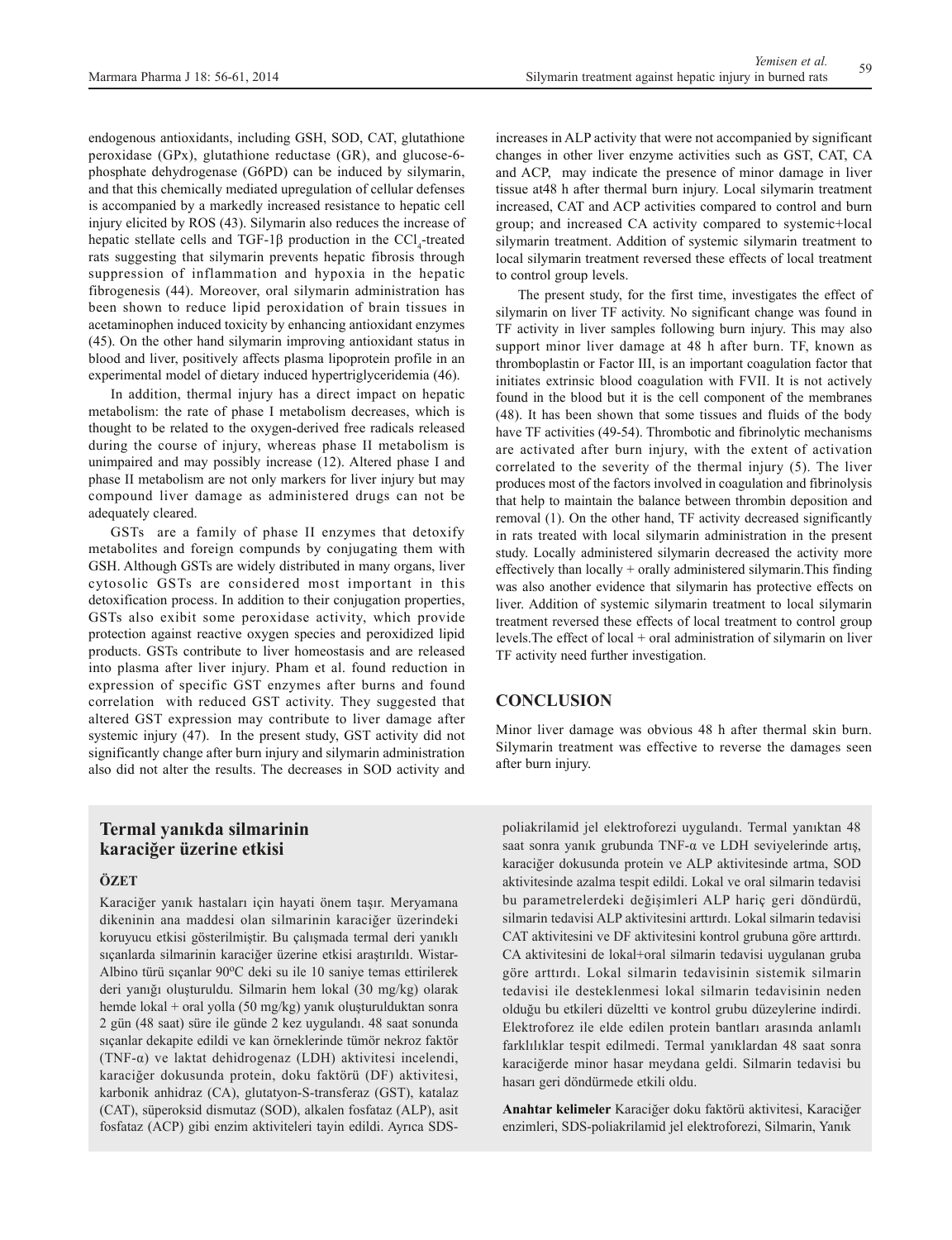# **REFERENCES**

- 1. Price LA, Thombs B, Chen CL, Milner SM. Liver disease in Burn injury: Evidence from a National sample of 31338 adults patients. J Burns Wounds 2007; 7:1-11.
- 2. Schwacha MG, Somers SD. Thermal injury induced enhancement of oxidative metabolism by mononuclear phagocytes. J Burn Care Rehabil 1999;20:37-42.
- 3. Supple KG. Physiological response to burn injury. Crit Care Nurs Clin North Am 2004; 16:119-26.
- Jeschke MG, Micak Rp, Finnerty CC, Herdon DN. Changes in liver function and size after a severe thermal injury. Shock 2007;28:172-7.
- 5. Jeschke MG. The hepatic response to a thermal injury. In: Total Burn Care. Ed. Hemdon DN, WB Saunders. London. 2002, pp.361-378.
- 6. Bartlett RH, FongSW, Marrujo G, Hardeman T, AndersonW. Coagulation and platelet changes after thermal injury in man. Burns 1981;7:370-7.
- 7. Eurenius K, Mortensen PF, Meserol PM, Curreri PW. Platelet and megakaryocyte kinetics following thermal injury. J Lab Clin Med 1971;79:147–57.
- 8. Eurenius K, Rossi TD, McEuen DD, Arnold J, McManus WF. Blood coagulation in burn injury. Proc Soc Exp Biol Med 1974;147:878-82.
- 9. Xia ZF, Coolbaugh MI, He F, Herdon DN, Papaconstantinou J. The effects of burn injury on the acute phase response. J Trauma 1992; 32:245-51.
- 10. Tilg H, Dinarello CA, Mier JW. IL-6 and APPs: anti-inflammatory and immunosuppressive mediators. Immunol Today 1997; 18:428-32.
- 11. Jaehde U, Sorgel F. Clinical pharmacokinetics in patients with burns. Clin Pharmacokinet 1995; 29:15–28.
- 12. Bonate PL. Pathophysiology and pharmacokinetics following burn injury. Clin Pharmacokinet 1990; 18:118-30.
- 13. Tunali T, Sener G, Yarat A, Emekli N. Melatonin reduces oxidative damage to skin and normalizes blood coagulation in a rat model of thermal injury. Life Sci 2005;76: 1259-66.
- 14. Çakır B Cevik H, Contuk G, Ercan F, Eksioglu-Demiralp E, Yegen BC. Leptin ameliorates burn induced multiple organ damage and modulates postborn immune response in rats. Regul Pep 2005;125:135-44.
- 15. Editor: Montvale NJ, Medical Economics Company. 2000, pp.516- 20.
- 16. Wellington K, Jarvis B. Silymarin: A review of its clinical proporties in the management of hepatic disorders. Biodrugs 2001;15: 465-89.
- 17. Kidd P, Head K. A review of the bioavailability and clinical efficacy of milk thistle phytosome: A silybin-phosphatidylcholine complex (Siliphos). Altern Med Rev 2005; 10:193-203.
- 18. Lowry OH, Rosebrough NJ, Farr AL, Randall RJ. Protein measurement with Folin phenol reagent. J Biol Chem 1951;193:265- 75.
- 19. Ingram GIC, Hills M. Reference method for the one stage prothrombin time test on human blood. Thromb Haemostas 1976;36: 237-38.
- 20. Verpoorte JA, Mehta S, Edsall JT. Esterase activities of human carbonic anhydrases B and C. J Biol Chem 1967; 242: 4221-9.
- 21. Habig WH, Jacoby WB. Assays for differentation of glutathion-stransferases. Methods Enzymol 1981;77:398-405.
- 22. Aebi H.Catalase Invitro. In: Methods of Enzymatic Analysis. Ed: Bergmeyer HU, John Wiley & Sons. USA. 1974, pp. 121-26.
- 23. Mylorie AA, Collins H, Umbles C, Kyle J. Erythrocyte superoxide dismutase activity and other parameters of cupper status in rats ingesting lead acetate. Toxicol Appl Pharmacol 1986;82: 512-520.
- 24. Walter K, Schült C.Acid and alkaline phosphatase in serum (two point method). In: Methods of Enzymatic Analysis. Ed: Bergmeyer HU, John Wiley & Sons. USA. 1974, pp.856-86.
- 25. Laemmli UK. Cleavage of structural proteins during the assembly of the head of bacteriophage T4. Nature 1970; 227: 680-5.
- 26. Ding HQ, Zhou BJ, Liu L, Cheng S. Oxidative stress and metallothionein expression in the liver of rats with severe thermal injury. Burns 2002; 28: 215-21.
- 27. Schwacha MG, Somers SD. Thermal injury induced enhancement of oxidative metabolism by mononuclear phagocytes. J Burn Care Rehabil 1999;20:37–41.
- 28. Cetinkale O, Kenukoglu D, Senel O, Kemerli GD, Yazar S. Modulating the function of neutrophils and lipid peroxidation by FK-506 in a rats model of thermal injury. Burns 1999;25:105-12.
- 29. Sayeed MM. Neutrophil signaling alteration: an adverse inflammatory response after burn shock. Medicina (B Aires) 1998;58:386-92.
- 30. Nishigaki I, Hagihara M, Hiramatsu M, Izawa Y, Yagi K. Effect of thermal injury on lipid peroxide levels of rat. Biochem Med 1980;24:185–9.
- 31. Toklu HZ, Tunali-Akbay T, Erkanlı G, Yüksel M, Ercan F, Şener G.Silymarin, the antioxidant component of *Silybum marianum*, protects against burn-induced oxidative skin injury. Burns 2007;33:908-16.
- 32. Dorai T, Aggarwal BB. Role of chemopreventive agents in cancer therapy. Cancer Lett 2004;215:129-40.
- 33. Chang JW, Kim CS, Kim SB, Park SK, Park JS, Lee SK. Proinflammatory cytokine-induced NF-kappaB activation in human mesangial cells is mediated through intracellular calcium but not ROS: effects of silymarin. Nephron Exp Nephrol 2006;103:156-65.
- 34. Schumann J, Prockl J, Kiemer AK, Vollmar AM, Bang R, Tiegs G. Silibinin protects mice from T cell-dependent liver injury. J Hepatol 2003;39:333–40.
- 35. Meeran SM, Katiyar S, Elmets CA, Katiyar SK. Silymarin inhibits UV radiation-induced immunosuppression through augmentation of interleukin-12 in mice. Mol Cancer Ther 2006;5:1660-8.
- 36. Latha B, Ramarrishnan M, Jayaraman V, Babu M.Serum enzymatic changes modulated using trypsin:chymotrypsin preparation during burn wounds in humans. Burns 1997;23: 560-4.
- 37. Jeschke MG, Herndon DN,Wolf SE, et al. Recombinant human growth hormone alters acute phase reactant proteins, cytokine expression, and liver morphology in burned rats. J Surg Res 1999; 83:122-9.
- 38. Greenwald RA.Superoxide dismutase and catalase as therapeutic agents for human disease. A critical review. Free Radic Biol Med 1990; 8:201-9.
- 39. Guemouri L, Artur Y, Herbeth B, Jeandel C, Cuny G, Siest G. Biological variability of superoxide dismutase, glutathione peroxidase, and catalase in blood. Clin Chem 1991;37:1932-1937.
- 40. Kawai S, Komura J. Experimental burn-induced changes in lipid peroxidelevels, and activity of superoxide dismutase and glutathione peroxidase in skin lesions,serums, and liver of mice. Arch Dermatol Res 1988;280:171-5.
- 41. Naziroglu M, Kokcam I, Yilmaz S.Beneficial effects of intraperitoneally administered alpha-tocopheryl acetate on levels of lipid peroxide and activity of glutathione peroxidase and dismutase in skin, blood and liver of thermally injured guinea pigs. Skin Pharmacol Appl Skin Physiol 2003;16:36-45.
- 42. Saitoh D, Okada Y, Ookawara T, Yamashita H, Takahara T, Ishihara S, Ohno H, Mimura K. Prevention of ongoing lipid peroxidation by wound excision and superoxide dismutase treatment in the burned rat. Am J Emerg Med 1994;12: 142-6